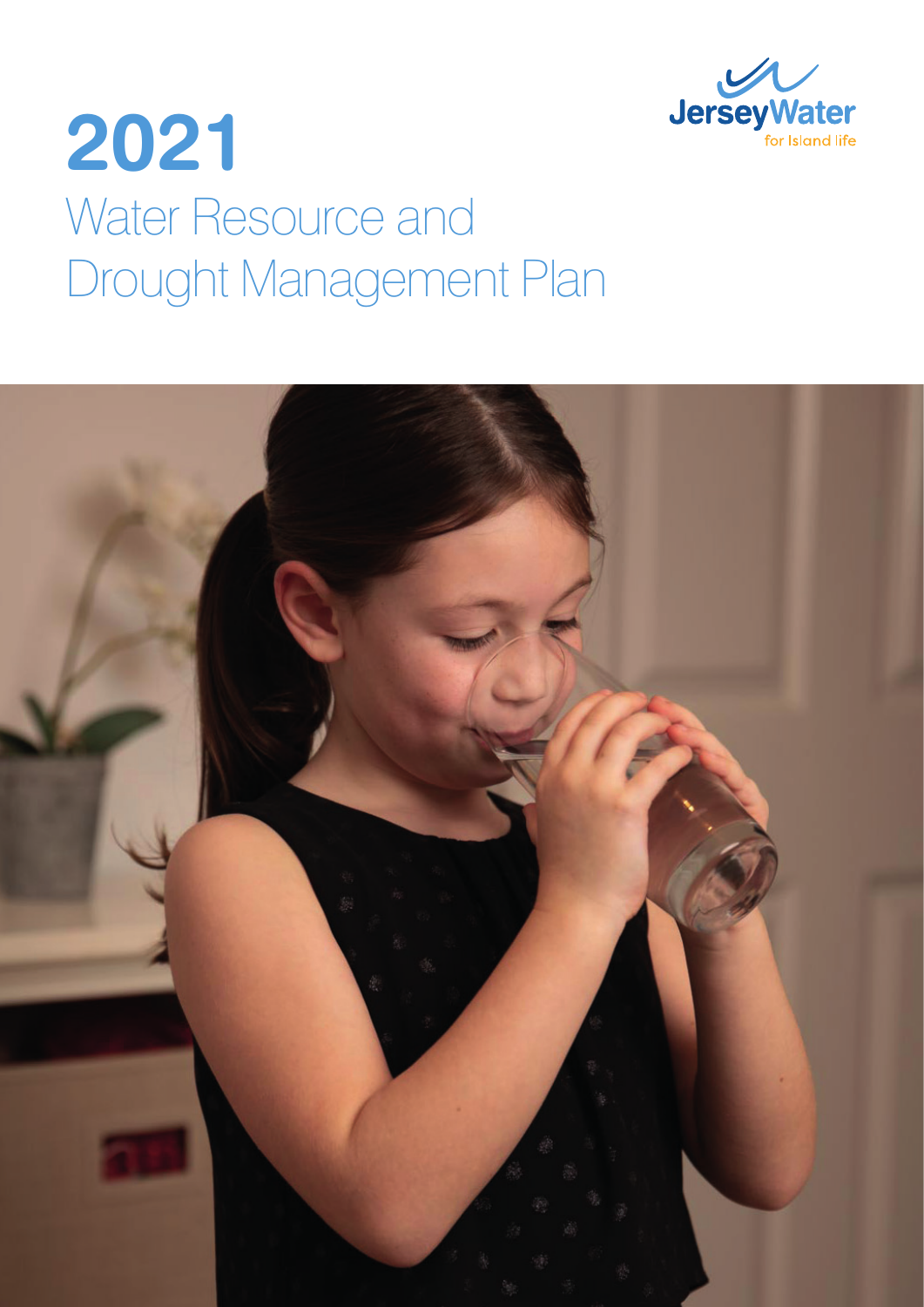## Supplying the water for our Island to thrive today and every day

Our purpose in Jersey Water is to continue to provide a high-quality resilient water supply for homes and businesses both now and in the future. In normal weather conditions there is enough water available for everyone, but in very dry years, our water resources can become stretched. We all need to play a part to ensure reliable water supplies across Jersey are available when we need them.



## Future pressures on reliable water supplies in drought

Our long-term Water Resources and Drought Management Plan identifies two areas for concern that put pressure on maintaining reliable water supplies in drought conditions in the future:

climate change – which reduces how much water is reliably available in droughts

population increase – which predicts that there will be increasing demand for water

We have forecast that these pressures could lead to a shortage of around 8 million litres of water per day by 2045 in a severe drought – that's equivalent to around 3 Olympic-sized swimming pools or approximately 30% of the daily demand for water.

Through the development of our Water Resources and Drought Management Plan we have considered various options to make up this shortfall to ensure a reliable water supply is available for our customers and island community.

The work we have carried out has concluded that the best way to do this is through a combination of measures to reduce overall demand for water and to ensure sufficient drinking water is available in a drought situation.

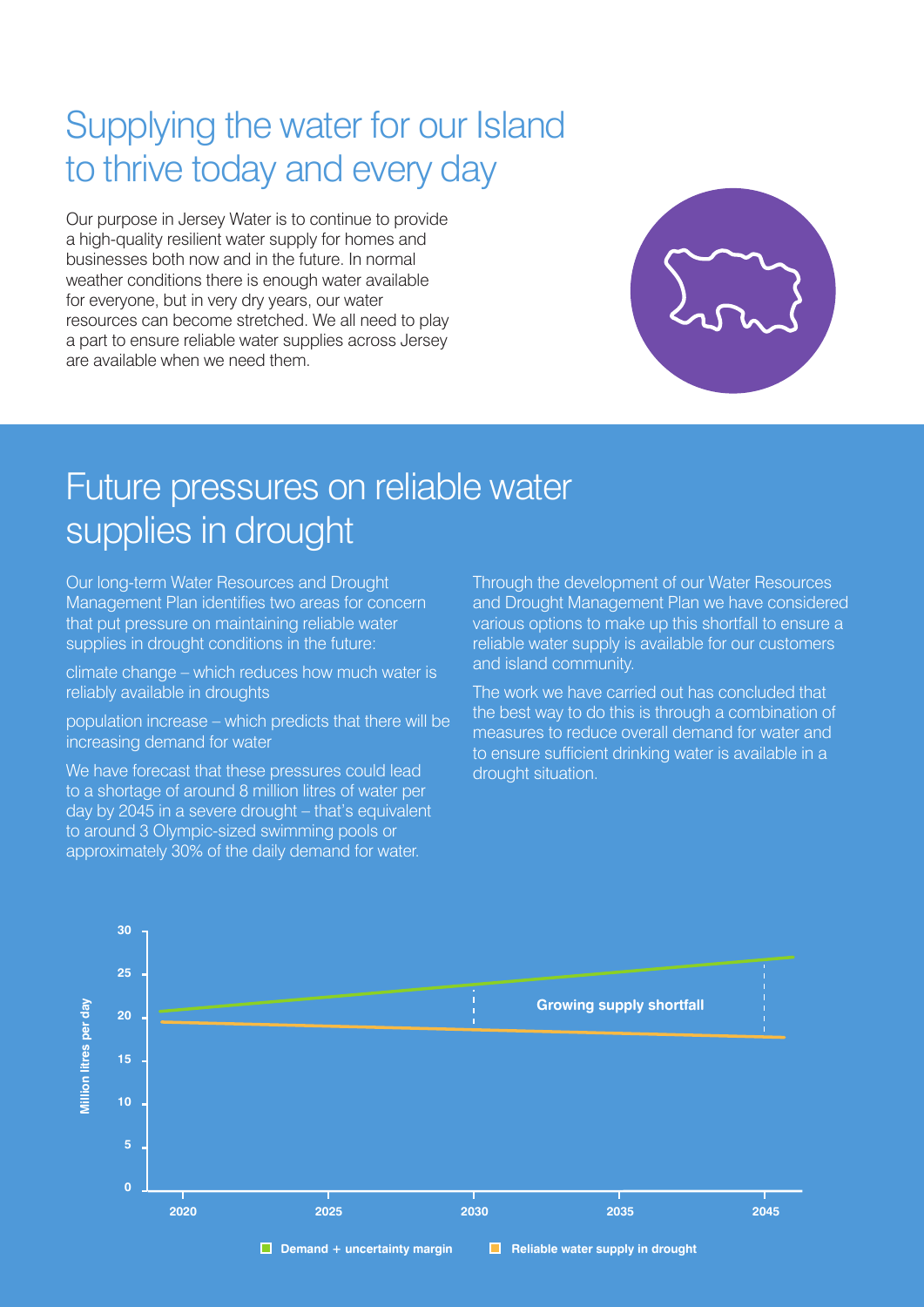# Reducing overall water demand



**Further action to reduce the volume of water lost by leakage from pipes**



**Continue to work with our customers to help them save water in homes, schools and businesses** 

# Increasing water supply availability in drought



**Expansion of our existing La Rosière desalination plant to reduce the short and medium term supply risk** 



**Work with government to deal with pollution risks to our St Ouen's boreholes so we can use more underground water supplies** 



**Increase our existing reservoir storage by constructing a larger dam or create a new reservoir site for Jersey** 



**Continue to work with farmers and landowners to reduce water pollution that can restrict how much water can be used from our water sources**

**We will deliver these actions in stages over the coming years. Most of them will be completed by 2030 to address the forecast supply shortfall.**